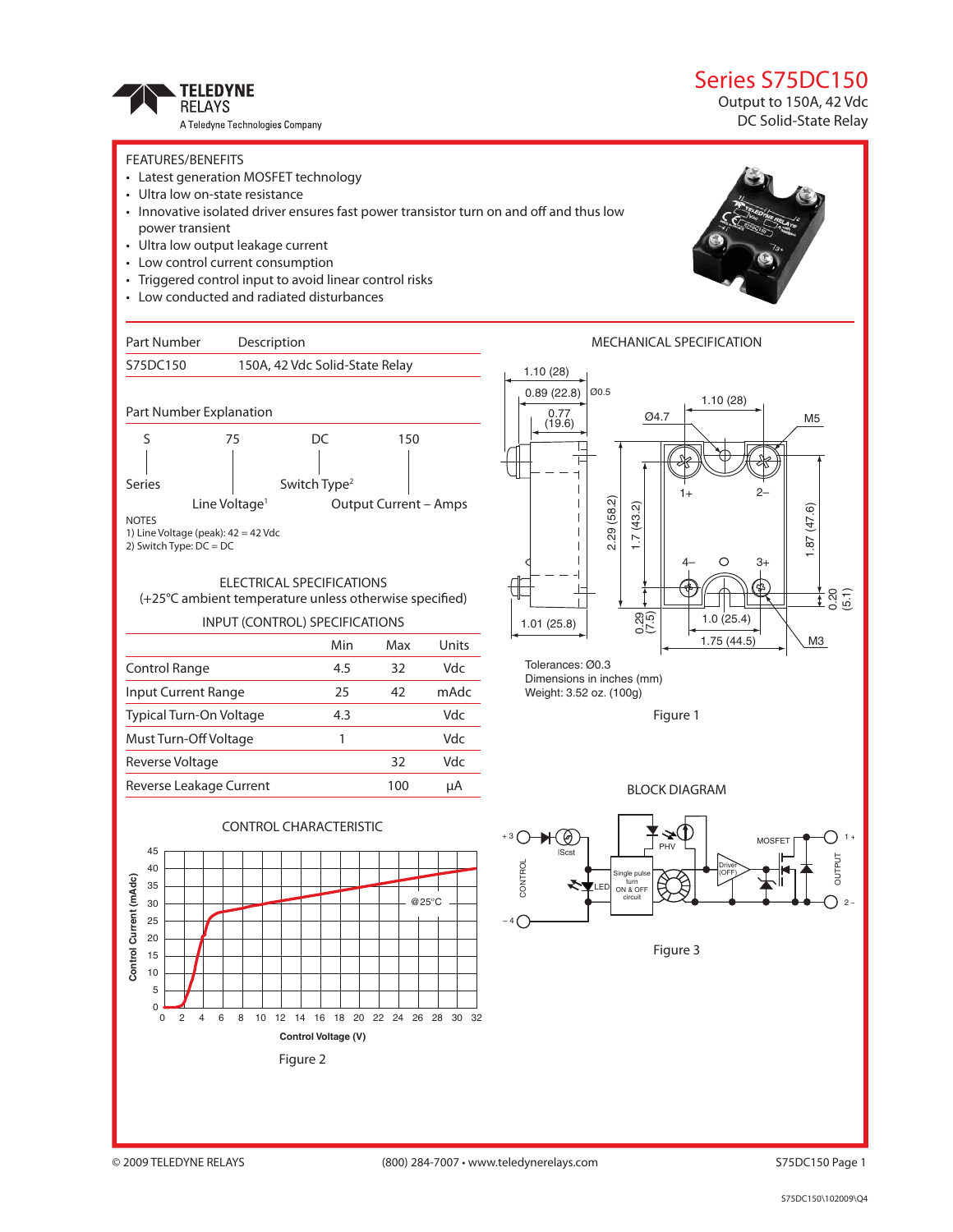## Series S75DC150



TELEDYNE<br>Relays A Teledyne Technologies Company

| ELECTRICAL SPECIFICATIONS                                            |            |      |           |
|----------------------------------------------------------------------|------------|------|-----------|
| (+25°C ambient temperature unless otherwise specified)               |            |      |           |
| OUTPUT (LOAD) SPECIFICATIONS                                         |            |      |           |
|                                                                      | Min        | Max  | Units     |
| <b>Operating Range</b>                                               | Depends on |      |           |
| protection clamping voltage                                          |            |      |           |
| Peak Voltage                                                         |            | 75   | Vpeak     |
| Reverse Voltage (Internal Diode)                                     | 0.92       |      | V         |
| Maximum Repetitive Avalanche Current                                 |            | 125  | Α         |
| Maximum Single Pulse<br>Avalanche Energy                             |            | 1970 | mJ        |
| Maximum Repetitive Pulse<br>Avalanche Energy                         |            | 200  | mJ        |
| Maximum Nominal Currents (Resistive)                                 |            | 150  | Α         |
| Leakage Current                                                      |            | 500  | uAdc      |
| On-State Resistance                                                  |            | 2.25 | $m\Omega$ |
| <b>Output Capacitance (Typical)</b>                                  | 1.5        |      | nF        |
| Junction-Case<br><b>Thermal Resistance</b>                           |            | 0.62 | °C/W      |
| <b>Built-In Heat Sink Thermal</b><br>Resistance (Vertically Mounted) |            | 10   | °C/W      |
| <b>Heat Sink Thermal Time Constant</b>                               |            | 10   | min       |
| Control Inputs/Power Outputs<br><b>Insulation Voltage</b>            |            | 4    | kV        |
| Turn-On Time                                                         |            | 10   | μs        |
| Turn-On Delay                                                        |            | 600  | μs        |
| Turn-Off Time                                                        |            | 10   | μs        |
| Turn-Off Delay                                                       |            | 100  | μs        |
| On-Off Frequency                                                     |            | 700  | Hz        |
| TIME DIAGRAMS                                                        |            |      |           |
| <b>TURN-ON</b>                                                       |            |      |           |
| Vc<br>(control)                                                      |            |      |           |
| Vt<br>(switch)                                                       |            |      |           |

tdon | ton

**TURN-OFF**

tdoff | toff

Figure 6

t

t

t





Vc (control) Vt (switch)

S75DC150 Page 2 SPECIFICATIONS ARE SUBJECT TO CHANGE WITHOUT NOTICE © 2009 TELEDYNE RELAYS